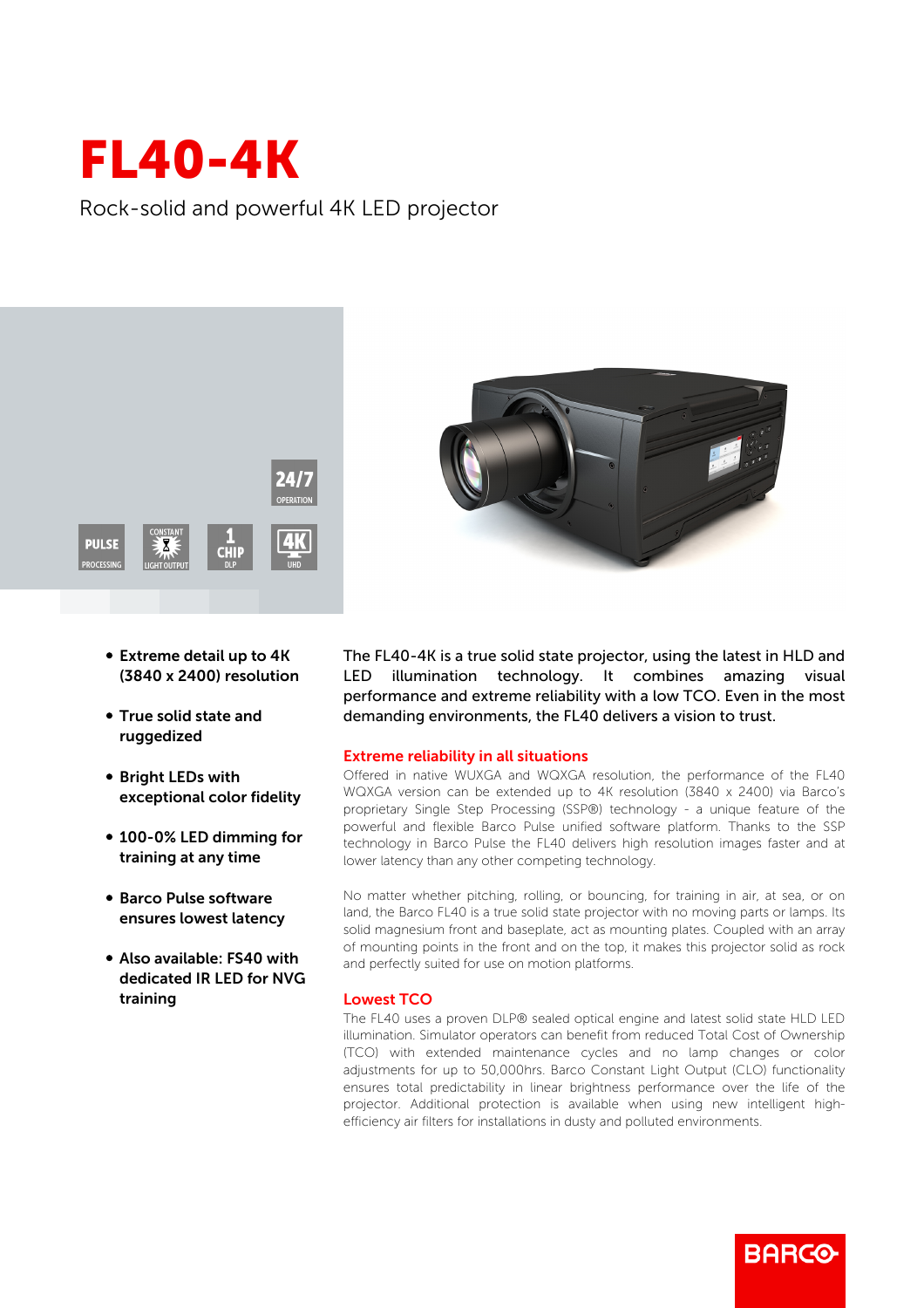| <b>TECHNISCHE SPECIFICATIES</b> | <b>FL40-4K</b>                                                                                                                                                                                                                          |
|---------------------------------|-----------------------------------------------------------------------------------------------------------------------------------------------------------------------------------------------------------------------------------------|
| Helderheid                      | 2100 ANSI Lumens minimum                                                                                                                                                                                                                |
| Contrastverhouding              | 1800-6000:1                                                                                                                                                                                                                             |
| Infrarood voor nachtkijkers     | no                                                                                                                                                                                                                                      |
| Helderheidsuniformiteit         | 90%                                                                                                                                                                                                                                     |
| Beeldverhouding                 | 16:10                                                                                                                                                                                                                                   |
| Type projector                  | 1DLP RGB LED                                                                                                                                                                                                                            |
| Resolutie                       | 3,840 x 2,400 (4K) / 2,560 x 1,600 (native)                                                                                                                                                                                             |
| Type lens                       | FLD+/FLDX                                                                                                                                                                                                                               |
| Optische lensverschuiving       | Vertical up to 146%, depending on lens<br>Horizontal up to 70%, depending on lens<br>Motorized zoom and focus (+ lens memory FLDX lenses)<br>Motorized lens shift (with position memory on all lenses)                                  |
| Kleurcorrectie                  | P7 RealColorTM                                                                                                                                                                                                                          |
| CLU (constante lichtuitvoer)    | Yes                                                                                                                                                                                                                                     |
| Lichtbron                       | RGB LED                                                                                                                                                                                                                                 |
| Levensduur lichtbron            | Up to 50,000 hours                                                                                                                                                                                                                      |
| Verzegelde DLP™-kern            | Yes                                                                                                                                                                                                                                     |
| Oriëntatie                      | 360° rotation, no restrictions                                                                                                                                                                                                          |
| 3D                              | Active stereoscopic 3D                                                                                                                                                                                                                  |
| Beeldverwerking                 | Embedded warp & blend engine                                                                                                                                                                                                            |
| Trapeziumcorrectie              | Yes                                                                                                                                                                                                                                     |
| Ingangen                        | 2x DP1.2<br>2x dual link DVI-I<br>HDBaseT upgradable<br>HDMI 2.0 (HDCP2.2, HDR10)<br>RJ 45 Ethernet<br>RS232 in<br>2x USB<br>12v out                                                                                                    |
| Invoerresoluties                | Including and up to:<br>3,840 x 2,400 @ 60Hz<br>3,840 x 2,160 @ 60Hz<br>4,096 x 2,160 @ 60Hz<br>2,560 x 1,600 @ 120Hz<br>refresh rates: 24Hz to 120Hz for WQXGA (2560x1600) and 24Hz to 60Hz for 4K/4KUHD<br>(4096 x 2160/ 3860 x 2400) |